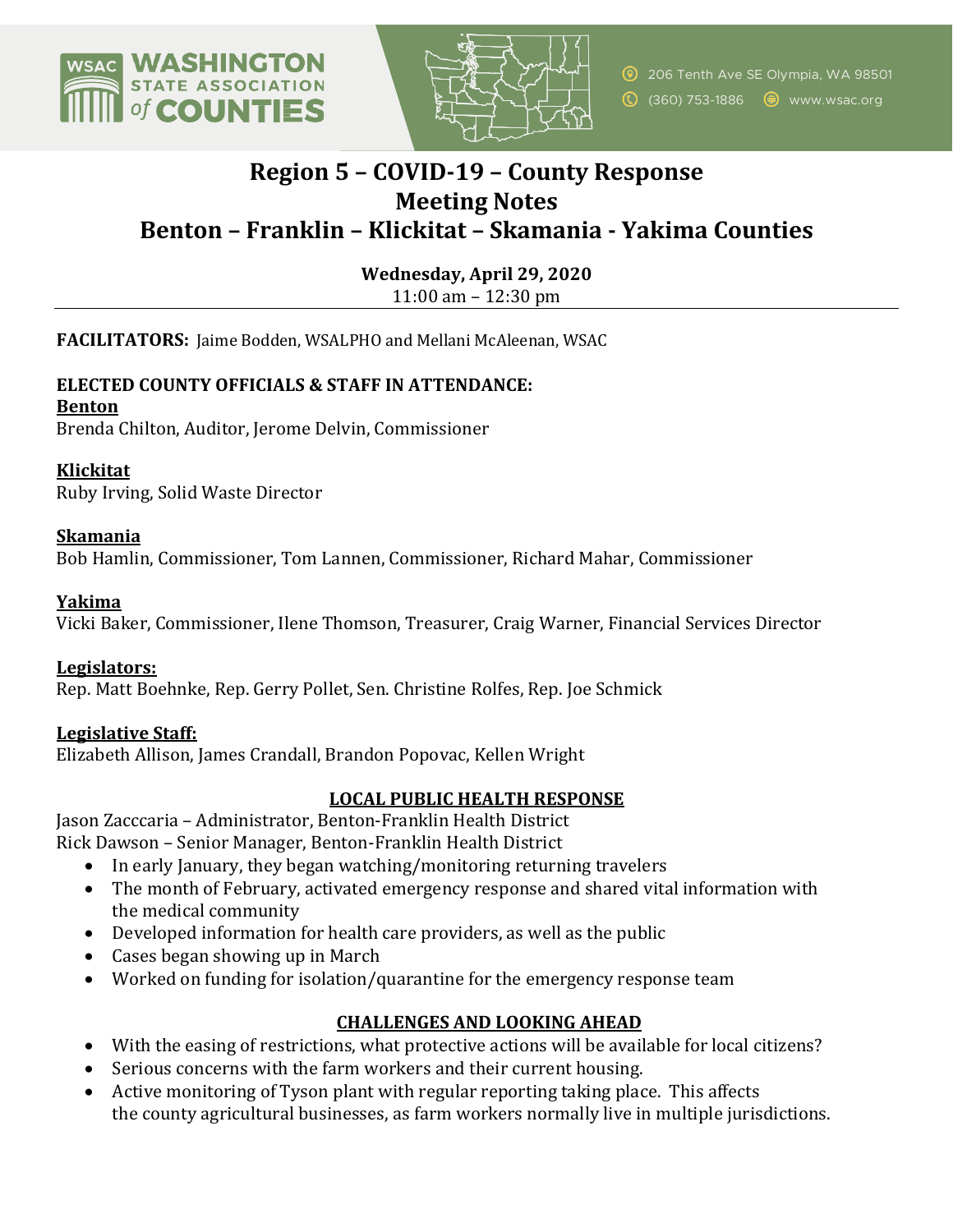# **CHALLENGES AND LOOKING AHEAD cont.**

- 1000 individuals have already been tested, anticipate surge in cases.
- What is the long-term impact on the community?
- FPHS needs additional funding work force is stretched will need additional staff members to combat COVID 19.

# **IMPACT ON COUNTY FUNCTIONS**

#### **Benton**

- Employees are all on administrative leave except essential employees.
- The courts are working on a limited work schedule.
- Correctional facility there is a hold on contract prisoners to reduce population a strict protocol has been put in place.
- Sales tax revenues will be much lower than had been budgeted.
- Ouarantine hotels have been set up.
- The local food bank is currently using the fairgrounds to help community members.

# **Klickitat**

- Solid waste department is still closed to the public.
- Transfer hours will have been adjusted some employees have been laid off.

# **Skamania**

- **Good News...** The district courts are operating and currently processing several court fines.
- Anticipating budget shortfalls Skamania Lodge has been closed significant loss of sales tax revenues.
- They have seen an increased demand at the local food bank.
- How does the county open to the public, as well as visitors? What adjustments will need to be made?

# **Yakima**

- Trying to be proactive with the agricultural community.
- Additional testing is being done, working hard to control the curve.
- Monitoring day to day operations the courthouse employees are working 30% from home.
- Local businesses are very concerned. What are they supposed to do? Would like a safe pathway to reopen.
- Will need to coordinate with the local health district to monitor those that are isolated/quarantined.
- Food supply shortage is a big concern.
- Will need to provide PPE's for non-profits.
- Yakima Valley Nonprofit Needs informs the community on what local nonprofits currently needs exist and provides valuable information such as drop-off locations and the status of operations.
- The courts are semi-opened domestic violence and child custody cases are currently on the agendas.
- Foresee significant court backlog.
- Would like some flexibility on siloed money, as it is dedicated to very specific services.